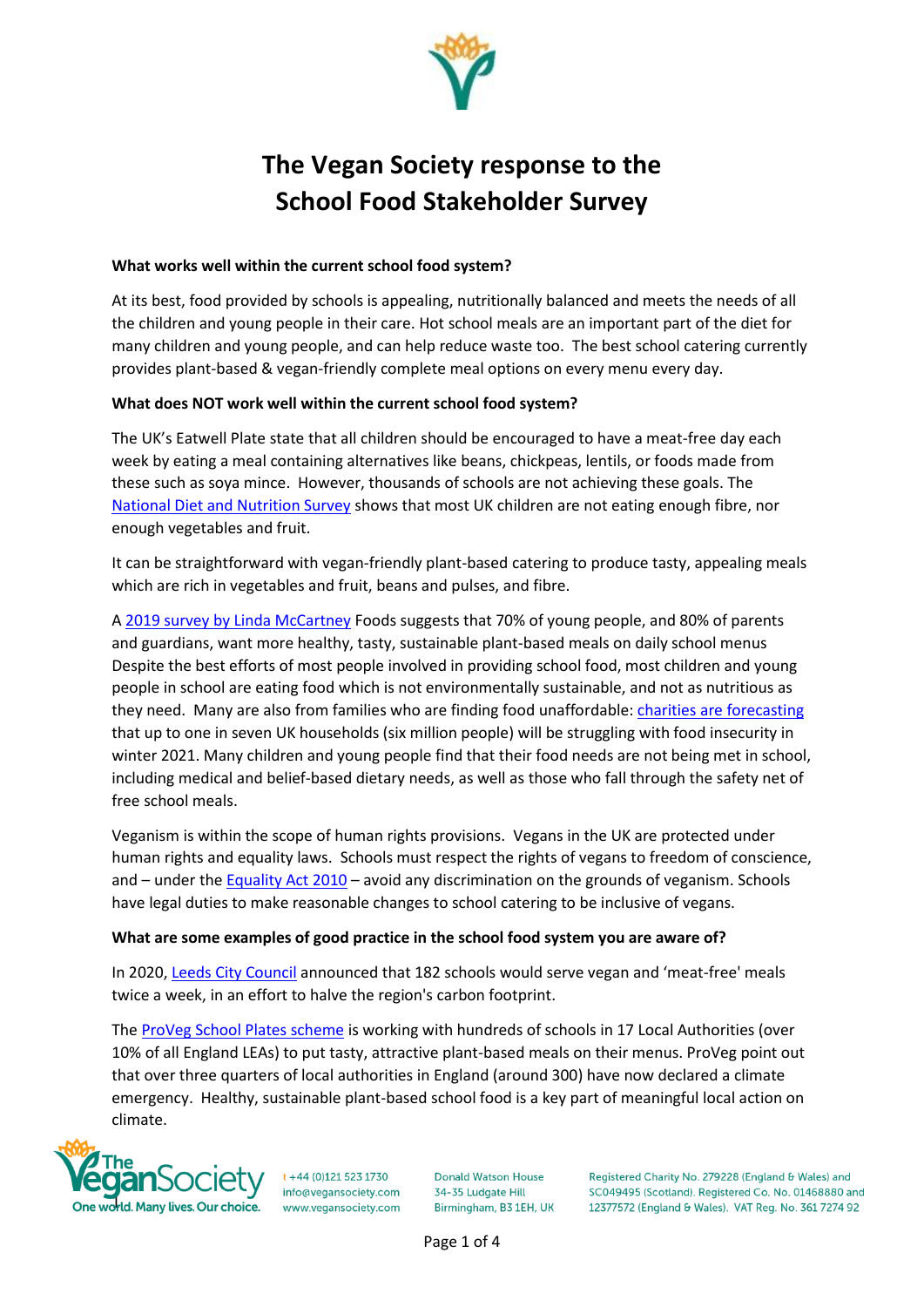

## **What sources do you access for information available regarding good practice?**

A [2019 survey](https://plantbasednews.org/lifestyle/70-british-children-want-more-vegan-veggie-school-meals) by Linda McCartney Foods suggests that 70% of young people, and 80% of parents and guardians, want more healthy, tasty, sustainable plant-based meals on daily school menus.

With the large majority of children, young people, parents and guardians wanting more healthy, tasty, sustainable plant-based meals on daily school menus, vegan-friendly catering should be a core dietary and cultural consideration for every single school menu.

The [Food for Life Schools Award](https://www.foodforlife.org.uk/~/media/files/criteria%20and%20guidance/893-00-ffl-criteria_layout-final-(2).pdf) requires at every level, starting with their Bronze Award, that menus provide for all dietary and cultural needs. This requirement includes the protected philosophical belief of veganism, which means vegan people need plant-based vegan catering. https://www.foodforlife.org.uk/schools

[Catering for Everyone](https://www.vegansociety.com/take-action/campaigns/catering-everyone/information-news/schools), The Vegan Society: It's important for public institutions like schools to cater for vegan pupils. But vegan-friendly food can be enjoyed by most people. So more great vegan food on school menus can promote inclusivity, sustainability and good nutrition.

#### **What are the major challenges you or others face when it comes to the school food system?**

The number one challenge is cost and funding. Most schools are not being funded sufficiently to empower them to transform their food provision to provide healthy, tasty, environmentally sustainable food for all, every meal.

Another major challenge, which could be addressed with better funding, is better staff training. Caterers, educators and school students alike all need to know more about well-planned plant-based and vegan-friendly nutrition and catering. This will enable schools to make better choices for their people and for our planet.

A [2019 survey by Linda McCartney](https://plantbasednews.org/lifestyle/70-british-children-want-more-vegan-veggie-school-meals) Foods suggests that 70% of young people, and 80% of parents and guardians, want more healthy, tasty, sustainable plant-based meals on daily school menus.

Schools, school catering suppliers and Local Authorities are also not fulfilling their legal obligations to those with belief-based dietary needs. Every child and young person, and their parents, guardians and families, have extensive rights to freedom of belief and to practice those beliefs including beliefbased diets. In particular, vegans in schools have the right to request, and to be provided with, vegan-friendly nutritious food of the same quality as non-vegans enjoy.

The Vegan Society [rights advocacy service](https://www.vegansociety.com/get-involved/international-rights-network/what-rights-do-vegans-have) is still regularly having to support vegans in school to achieve fair and reasonable outcomes including around school food.

#### **What do you consider as priority areas for change within the school food system?**

As with our whole food system, school food has become a highly complex set of interlocking parts. This means that everyone involved in school food – students, families, educators, on-site caterers, funders, politicians, distributors, off-site caterers, farmers and more - will all need to collaborate closely to make positive changes. The number one priority should be that every single person in



 $t + 44 (0)121 523 1730$ info@vegansociety.com www.vegansociety.com

**Donald Watson House** 34-35 Ludgate Hill Birmingham, B3 1EH, UK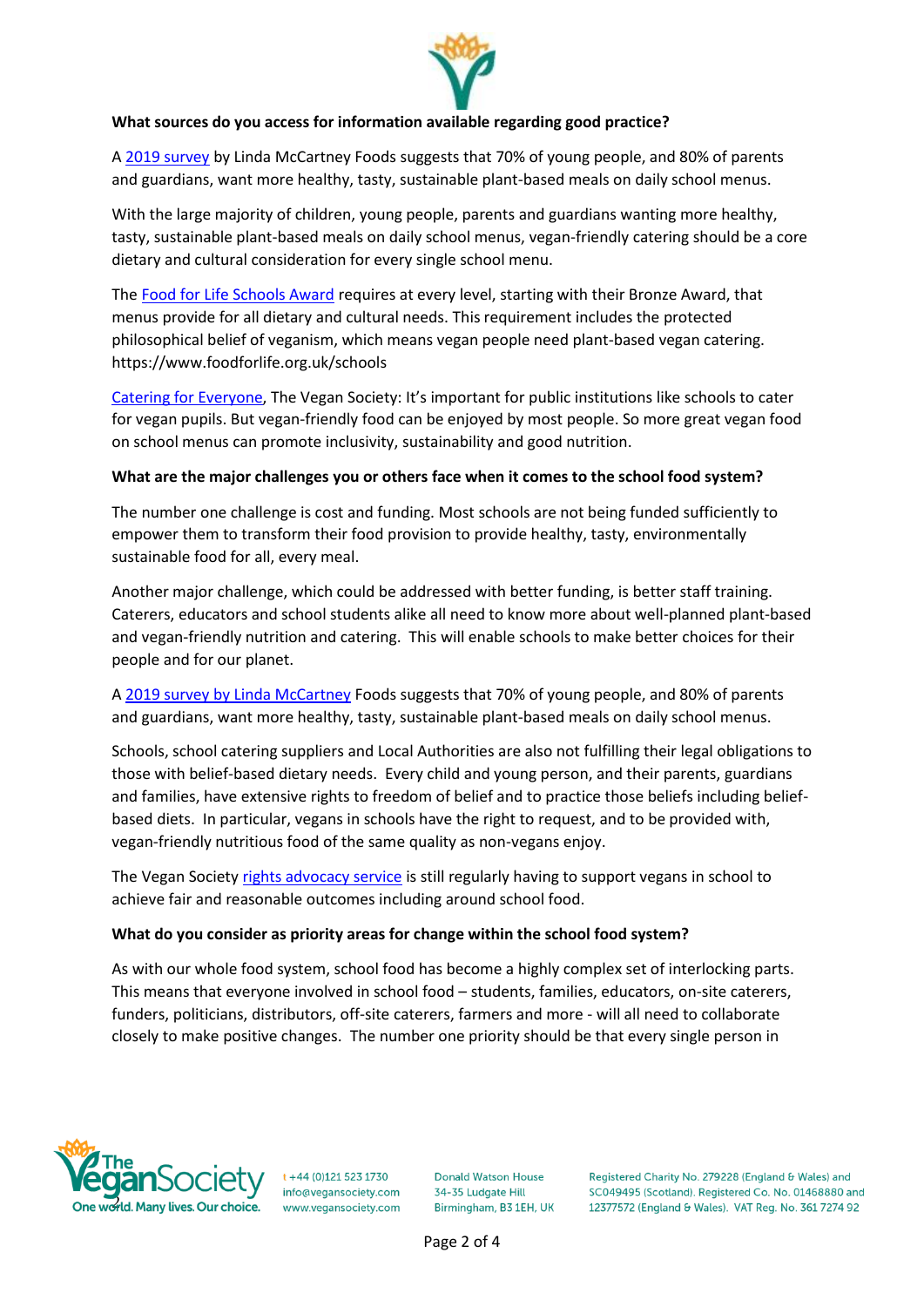

schools is able to eat a healthy, nutritious, environmentally sustainable meal which meets all their medical, belief-based and cultural needs, at every meal-time.

Local and National Government must commit to investing the real cost of sustainable, healthy school food, including the conversion costs from the current system. In the long term, returning to on-site school kitchens is likely to help meet demand from students, families and educators for more plantbased, locally sourced sustainable healthy meals.

Catering supply contracts need to be more straightforward, flexible and transparent. This will enable more local vegetables and fruit suppliers to quickly start supplying local schools. Such contracts also will empower school caterers to source specific plant-based foods such as veganfriendly bean-burgers or pea protein sausages which people want on their menus.

Educators know that well-fed students learn better. Educators need to be working with students, to develop together a better understanding of how students can make healthier and more sustainable food choices.

In particular[, school vegetable and fruit gardens](https://veganorganic.net/garden-advice) can help everyone to understand the challenges and delights of growing food. Children are significantly more likely to choose to eat five portions of vegetables and fruits daily, if they or their families are directly involved in [growing their own](https://gardening.cals.cornell.edu/program-tools/benefits-and-research/key-findings) produce. This suggests that having schools link up with local horticulture, in such a way that students can visit the farms which grow their vegetables and fruits, will also create demand for healthier, more sustainable school food.

#### **Of these, what is the greatest priority area?**

Helping schools to increase supply and demand for healthy, sustainable plant-based meals, which will help students be part of the solution to crises of public health, animal well-being, environmental degradation, and climate change.

# **What specific questions, areas of challenge or opportunity, or topics around the school food system do you think research could help answer or explore?**

There is already an extensive patchwork of knowledge about school food systems change, held variously within schools, LEAs, school catering businesses, and third sector organisations. There is also a huge body of research assembled in the Dimbleby National Food Strategy for England Part 1 & 2 reports.

What is needed most, is action research in school food – for example, where a study is done on a whole Local Education Authority which is supported to start transformative change. As the LEA acts on the best practice already available, action-researchers monitor successes and challenges, evaluate potential solutions, and thus advise on practical improvements.

We know that healthy, sustainable food systems are built on plant-based ingredients, sourced and processed as close as possible to where they will be eaten. The main challenges are the human challenges – the practicalities of complex change management, and also, building the collective will to complete the changes needed.



 $t + 44 (0)121 523 1730$ info@vegansociety.com www.vegansociety.com

**Donald Watson House** 34-35 Ludgate Hill Birmingham, B3 1EH, UK